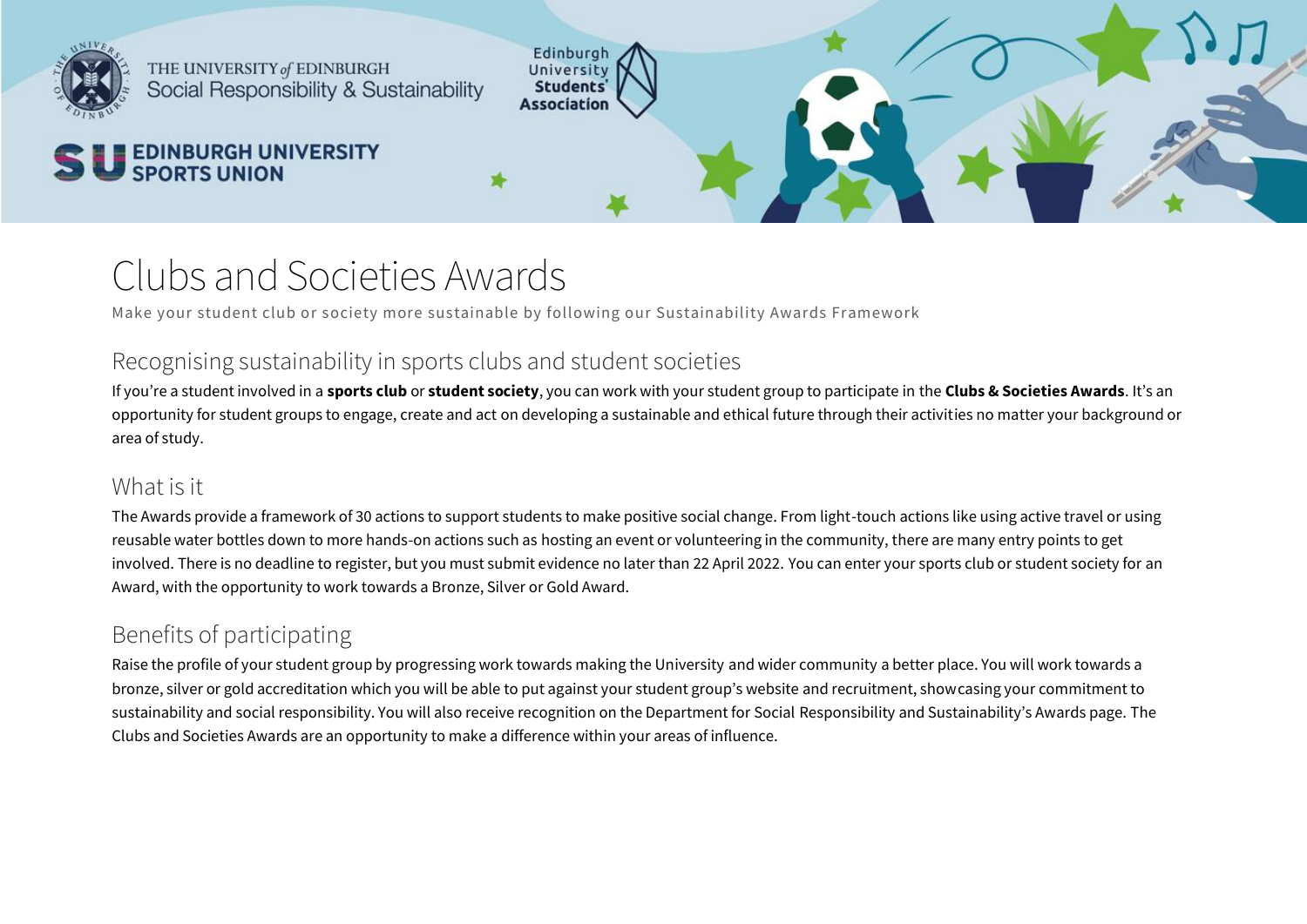#### How it works

There are three themes - engage, create and act. These themes make up a total of 30 actions (x10 per theme). Flexibility and creativity are highly encouraged whilst participating in the awards. You will receive recognition after completing a set number of criteria:

- Bronze Award: x10 challenges/actions completed (regardless of theme)
- Silver Award: x18 challenges/actions completed (regardless of theme)
- Gold Award: x25 challenges/actions completed (regardless of theme)

#### Link to webpage and registration

[https://www.ed.ac.uk/sustainability/programmes-and-projects/sustainability-innovation-leadership/sustainable-leadership/sustainability-awards/clubs](https://www.ed.ac.uk/sustainability/programmes-and-projects/sustainability-innovation-leadership/sustainable-leadership/sustainability-awards/clubs-societies-awards)[societies-awards](https://www.ed.ac.uk/sustainability/programmes-and-projects/sustainability-innovation-leadership/sustainable-leadership/sustainability-awards/clubs-societies-awards)

Social media accounts

Instagram [@uoe\\_sustainability](https://www.instagram.com/uoe_sustainability) | Twitter [@edsust](http://www.twitter.com/edsust) | Facebook [edinburghsustainability](http://facebook.com/edinburghsustainability) | LinkedIn [Social Responsibility & Sustainability](https://www.linkedin.com/showcase/social-responsibility-&-sustainability/)

#### Questions?

Email [lauren.mcleron@ed.ac.uk](mailto:lauren.mcleron@ed.ac.uk) or [srs.department@ed.ac.uk](mailto:srs.department@ed.ac.uk)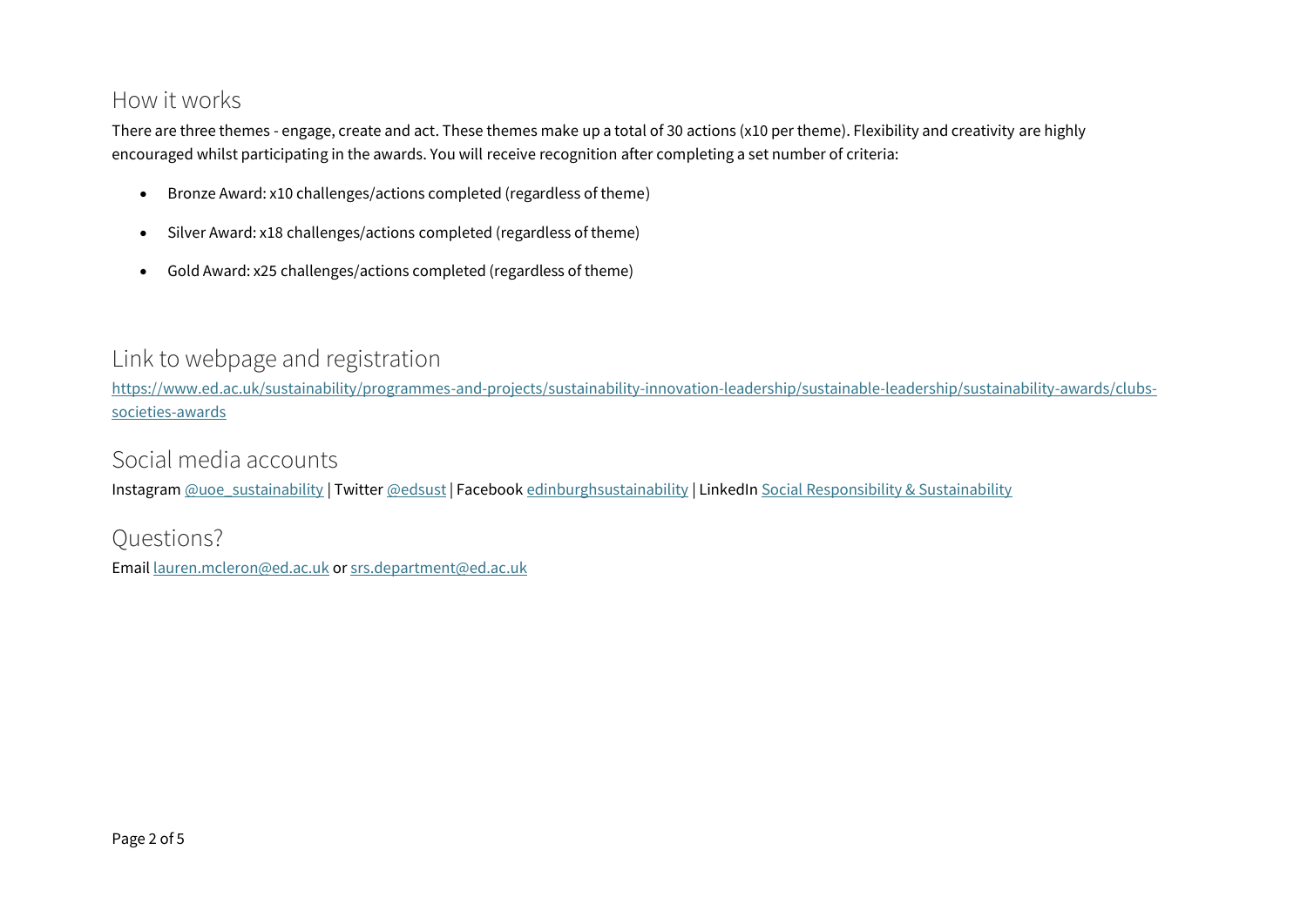| <b>Challenge Theme: Engage</b>                                              |                                                                                |
|-----------------------------------------------------------------------------|--------------------------------------------------------------------------------|
| <b>Challenge number and description</b>                                     | How to evidence (deadline to submit is 22 April 2022                           |
| 1 - Register your student group as participants in the Clubs & Societies    | Share on social media and don't forget to tag us in your post - screenshot and |
| Awards, create a social media post sharing this with your peers.            | submit via Microsoft Form                                                      |
| 2 - Select a Sustainability Officer to represent your student group and be  | Have the sustainability officer(s) email lauren.mcleron@ed.ac.uk and           |
| the lead contact (minimum 1 officer, preferred 2 officers)                  | confirm their role                                                             |
| 3 - Follow SRS on our socials (through main group account) and sign up to   | Screenshot this action and submit via Microsoft Form                           |
| our newsletter (5 or more members)                                          |                                                                                |
| 4 - Sign up to the Sustainability Champions network                         | Post in the Champions Yammer channel, sharing a few sentences about why        |
|                                                                             | your student group is taking part, screenshot and submit via Microsoft Form    |
| 5 - Complete an online training offered by SRS, such as the Introduction to | Screenshot the completed course confirmation and submit via Microsoft Form     |
| Sustainability training (3 or more members including on office bearer e.g.  |                                                                                |
| president, sustainability officer, secretary, etc.)                         |                                                                                |
| 6 - Attend one of our exciting events or workshops (5 or more members,      | Share your experience on social media, the Green Hub, Sustainability           |
| can be all at the same event / workshop, or could be split across different | Champions Yammer, or in a blog post. Screenshot and submit via Microsoft       |
| events / workshops)                                                         | Form - don't forget to tag us in your post                                     |
| 7 - Visit the Zero Waste Corner at 40 George Square or another ethical      | Share your experience on social media, the Green Hub, Sustainability           |
| shop in Edinburgh, where you can purchase a range of sustainable snacks     | Champions Yammer, or in a blog post. Screenshot and submit via Microsoft       |
| and essentials                                                              | Form - don't forget to tag us in your post                                     |
| 8 - Join the Green Hub Teams channel and like a post in the general         | Screenshot and submit via Microsoft Form                                       |
| channel (5 or more members)                                                 |                                                                                |
| 9 - Identify your biggest impacts by asking members about the positive      | Create a short write-up (300 - 500 words) including your x3 actions and        |
| and negative impacts connected to the Social and Civic Responsibility       | submit via Microsoft Form                                                      |
| Plan your student group has. Review the results and come up with at least   |                                                                                |
| 3 actions to improve sustainability and social responsibility within your   |                                                                                |
| group.                                                                      |                                                                                |
| 10 – Got a better idea? You can submit additional activities or initiatives | This could be submitted via Microsoft Form, as a blog post, in a social media  |
| that could sit within this category - the sky's the limit, we encourage     | campaign where we are tagged, emailed to lauren.mcleron@ed.ac.uk, etc.         |
| creativity!                                                                 |                                                                                |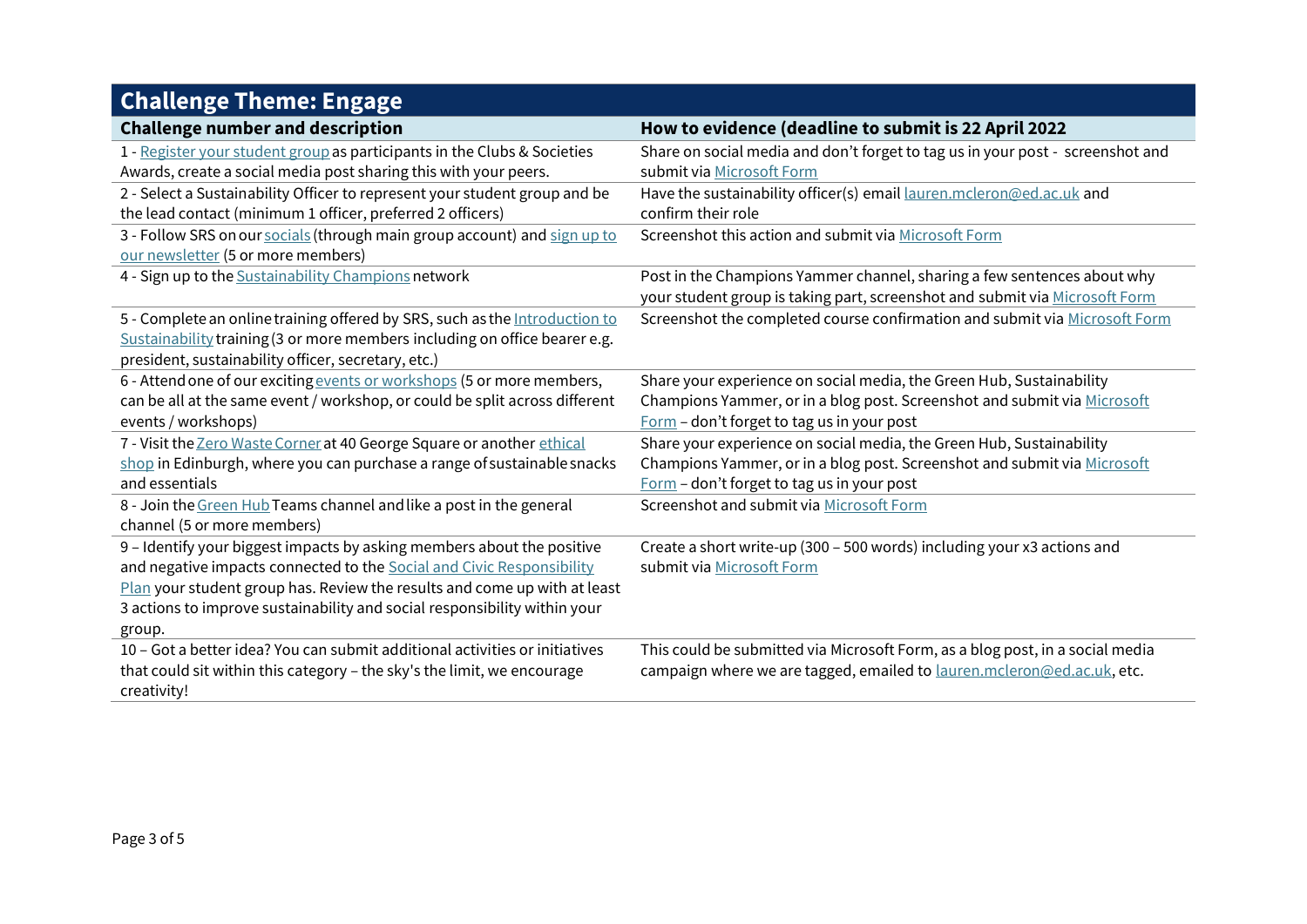## **Challenge Theme: Create**

| <b>Challenge number and description</b>                                      | How to evidence (deadline to submit is 22 April 2022                             |
|------------------------------------------------------------------------------|----------------------------------------------------------------------------------|
| 11 - Create 3 unique top tips for being sustainable and socially responsible | Share on social media - don't forget to tag us in your post. Screenshot and      |
| on campus and around Edinburgh, and share on social media                    | submit via Microsoft Form                                                        |
| 12 - Enjoy a plant-based meal with your student group and share the          | Share your experience on social media, the Green Hub, Sustainability             |
| recipe or photos on social media                                             | Champions Yammer, or in a blog post-don't forget to tag us in your post.         |
|                                                                              | Screenshot and submit via Microsoft Form                                         |
| 13 - Write a blog post for us with a sustainability theme relating to your   | Request blog guidance and submit blog from lauren.mcleron@ed.ac.uk               |
| student group                                                                |                                                                                  |
| 14 - Instead of replacing damaged kit, personal items, etc., get crafty and  | Share your experience on social media, the Green Hub, Sustainability             |
| repair the item or safely DIY it into something entirely different. Check    | Champions Yammer, or in a blog post- don't forget to tag us in your post.        |
| out SHRUB COOP for ideas and workshops                                       | Screenshot and submit via Microsoft Form                                         |
| 15 - Discover how you can reuse and create less waste by visiting one of     | Share your experience on social media, the Green Hub, Sustainability             |
| the many charity shops located in Edinburgh                                  | Champions Yammer, or in a blog post-don't forget to tag us in your post.         |
|                                                                              | Screenshot and submit via Microsoft Form                                         |
| 16 - Create a sustainability pledge that your student group will work        | Share your pledge on social media, the Green Hub, Sustainability Champions       |
| towards, the pledge should be signed by the President and Sustainability     | Yammer, email directly to lauren.mcleron@ed.ac.uk, or in a blog post - don't     |
| Officer(s) on behalf of the group.                                           | forget to tag us in your post. Screenshot and submit via Microsoft Form          |
| 17 - Create positive social impact by registering your interest to speak at  | Include the name of your student group in question 6 on the registration form or |
| an SRS event on a topic you are passionate about (1 member or more) -        | email lauren.mcleron@ed.ac.uk                                                    |
| register your interest here. Alternatively, let us know via email about an   |                                                                                  |
| external event you've spoken at.                                             |                                                                                  |
|                                                                              |                                                                                  |
| 18 - Organise a creative walking activity which promotes local culture, art, | Share your experience on social media, the Green Hub, Sustainability             |
| history, landscape, etc. Ideas include an art crawl, music venue tour,       | Champions Yammer, or in a blog post-don't forget to tag us in your post.         |
| photography tour, Edinburgh walking tour, etc. (4+ members)                  | Screenshot and submit via Microsoft Form                                         |
| 19 - Support exchange and reuse by organising a swap and share,              | Share your experience on social media, the Green Hub, Sustainability             |
| donating unwanted items to charity, developing a lending library, etc.       | Champions Yammer, or in a blog post-don't forget to tag us in your post.         |
|                                                                              | Screenshot and submit via Microsoft Form                                         |
| 20 - Got a better idea? You can submit additional activities or initiatives  | This could be submitted via Microsoft Form, as a blog post, in a social media    |
| that could sit within this category - the sky's the limit, we encourage      | campaign where we are tagged, emailed to lauren.mcleron@ed.ac.uk, etc.           |
| creativity!                                                                  |                                                                                  |